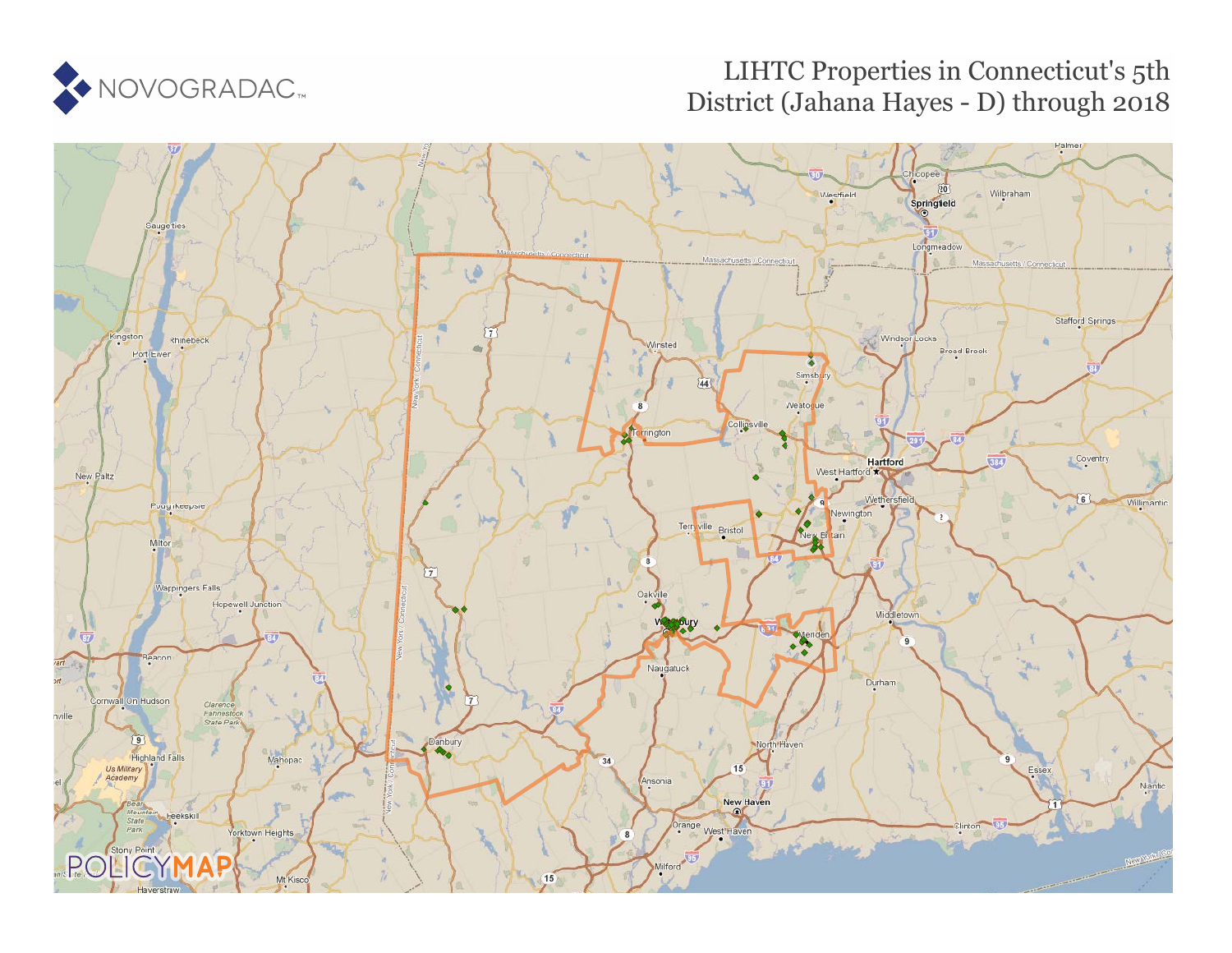| <b>Project Name</b>                                                            | <b>Address</b>                        | <b>City</b>             | <b>State</b> | <b>Zip Code</b> | Nonprofit<br><b>Sponsor</b> | <b>Allocation</b><br>Year          | <b>Annual</b><br><b>Allocated</b><br><b>Amount</b> | in Service           | <b>Year Placed Construction</b><br><b>Type</b> | <b>Total</b><br><b>Units</b> | Low<br>Income<br><b>Units</b> | <b>Rent or</b><br>Income<br><b>Ceiling</b> | <b>Credit</b><br><b>Percentag Exempt</b><br>$\bullet$ | Tax-<br><b>Bond</b> | <b>HUD Multi-</b><br>Family<br>Financing/Rent<br>al Assistance |
|--------------------------------------------------------------------------------|---------------------------------------|-------------------------|--------------|-----------------|-----------------------------|------------------------------------|----------------------------------------------------|----------------------|------------------------------------------------|------------------------------|-------------------------------|--------------------------------------------|-------------------------------------------------------|---------------------|----------------------------------------------------------------|
| 24 COLONY STREET 24 COLONY ST MERIDEN                                          |                                       |                         | CT           | 6451            |                             | 2013                               | \$0\$                                              | Insufficient<br>Data | Not Indicated                                  | 63                           | $\bf{0}$                      |                                            | <b>Not</b><br>Indicated                               |                     |                                                                |
| <b>ANVIL PLACE</b>                                                             | 55 W MAIN ST NEW BRITAIN              |                         | CT           | 6051            |                             | Insufficient<br>Data               | \$0                                                | Insufficient<br>Data | Not Indicated                                  | 22                           | $\bf{0}$                      |                                            | Not<br>Indicated                                      |                     |                                                                |
| <b>CARROLL APTS</b>                                                            | 25 STEWART<br>AVE                     | <b>WATERBURY</b>        | CT           | 6705            |                             | 2013                               | $\$0$                                              | Insufficient<br>Data | Not Indicated                                  | 35                           | $\bf{0}$                      |                                            | Not<br>Indicated                                      |                     |                                                                |
| COUNTRY VILLAGE<br><b>APTS</b>                                                 | 134<br>DORCHESTER WATERBURY<br>AVE    |                         | CT           | 6704            |                             | Insufficient<br>Data               | $\boldsymbol{\mathsf{S}}\boldsymbol{\mathsf{O}}$   | Insufficient<br>Data | Not Indicated                                  | 229                          | $\bf{0}$                      |                                            | Not<br>Indicated                                      |                     |                                                                |
| <b>ARMORY COURT</b>                                                            |                                       | 10 GRAND ST NEW BRITAIN | <b>CT</b>    | 6052            |                             | Insufficient <sub>80</sub><br>Data |                                                    | Insufficient<br>Data | Not Indicated                                  | 26                           | $\bf{0}$                      | 60% AMGI                                   | Not<br>Indicated                                      |                     |                                                                |
| PINNACLE HEIGHTS<br><b>EXTENSION</b>                                           | <b>619 SLATER RD NEW BRITAIN</b>      |                         | <b>CT</b>    | 6053            |                             | Insufficient<br>Data               | $\boldsymbol{\mathsf{S}}\boldsymbol{\mathsf{O}}$   | Insufficient<br>Data | Not Indicated                                  | 66                           | $\boldsymbol{0}$              |                                            | Not<br>Indicated                                      |                     |                                                                |
| <b>SIMSBURY</b><br>SPECIALTY HOUSING                                           | 100<br>CASTERBRIDG SIMSBURY<br>E XING |                         | CT           | 6070            |                             | 2012                               | $\$0$                                              | Insufficient<br>Data | Not Indicated                                  | 48                           | $\bf{0}$                      |                                            | <b>Not</b><br>Indicated                               |                     |                                                                |
| $\rm{SOUTH}\; MAIN\text{- }EAST\quad \rm{SOUTH}\; MAIN$<br><b>LIBERTY APTS</b> | & E LIBERTY                           | <b>WATERBURY</b>        | <b>CT</b>    |                 |                             | 2012                               | <b>SO</b>                                          | Insufficient<br>Data | Not Indicated                                  | 33                           | $\bf{0}$                      |                                            | Not<br>Indicated                                      |                     |                                                                |
| <b>WARNER GARDENS</b>                                                          | 154 WARNER<br><b>ST</b>               | <b>WATERBURY</b>        | CT           | 6704            |                             | 2013                               | \$0\$                                              | Insufficient<br>Data | Not Indicated                                  | 56                           | $\bf{0}$                      |                                            | Not<br>Indicated                                      |                     |                                                                |
| DEVCON FRANKLIN<br><b>SQUARE MANOR</b>                                         | 120 WHITING<br>ST                     | NEW BRITAIN             | CT           | 6051            |                             | Insufficient<br>Data               | \$0                                                | Insufficient<br>Data | Not Indicated                                  | 56                           | 56                            | 60% AMGI                                   | Not<br>Indicated                                      |                     |                                                                |
| ROUTE <sub>6</sub><br>WESTWOODS ASSOC SWAMP RD                                 | 312 SCOTT                             | <b>FARMINGTON</b>       | CT           | 6032            |                             | Insufficient <sub>SO</sub><br>Data |                                                    | Insufficient<br>Data | Not Indicated                                  | 34                           | $\mathbf 0$                   | 60% AMGI                                   | $\rm Not$ Indicated                                   |                     |                                                                |
| 26 & 30 MAUD<br><b>STREET</b>                                                  | 26 MAUD ST                            | TORRINGTON              | CT           | 6790            | No                          | 1988                               | \$0                                                | 1988                 | Acquisition and<br>Rehab                       | 6                            | $\bf 6$                       |                                            | Not<br>Indicated                                      | No                  |                                                                |
| 262 WALNUT ST                                                                  | 262 WALNUT<br><b>ST</b>               | <b>WATERBURY</b>        | CT           | 6704            | No                          | 1988                               | \$0                                                | 1988                 | Acquisition and<br>Rehab                       | $\overline{7}$               | $\overline{7}$                |                                            | Not<br>Indicated                                      | No                  |                                                                |

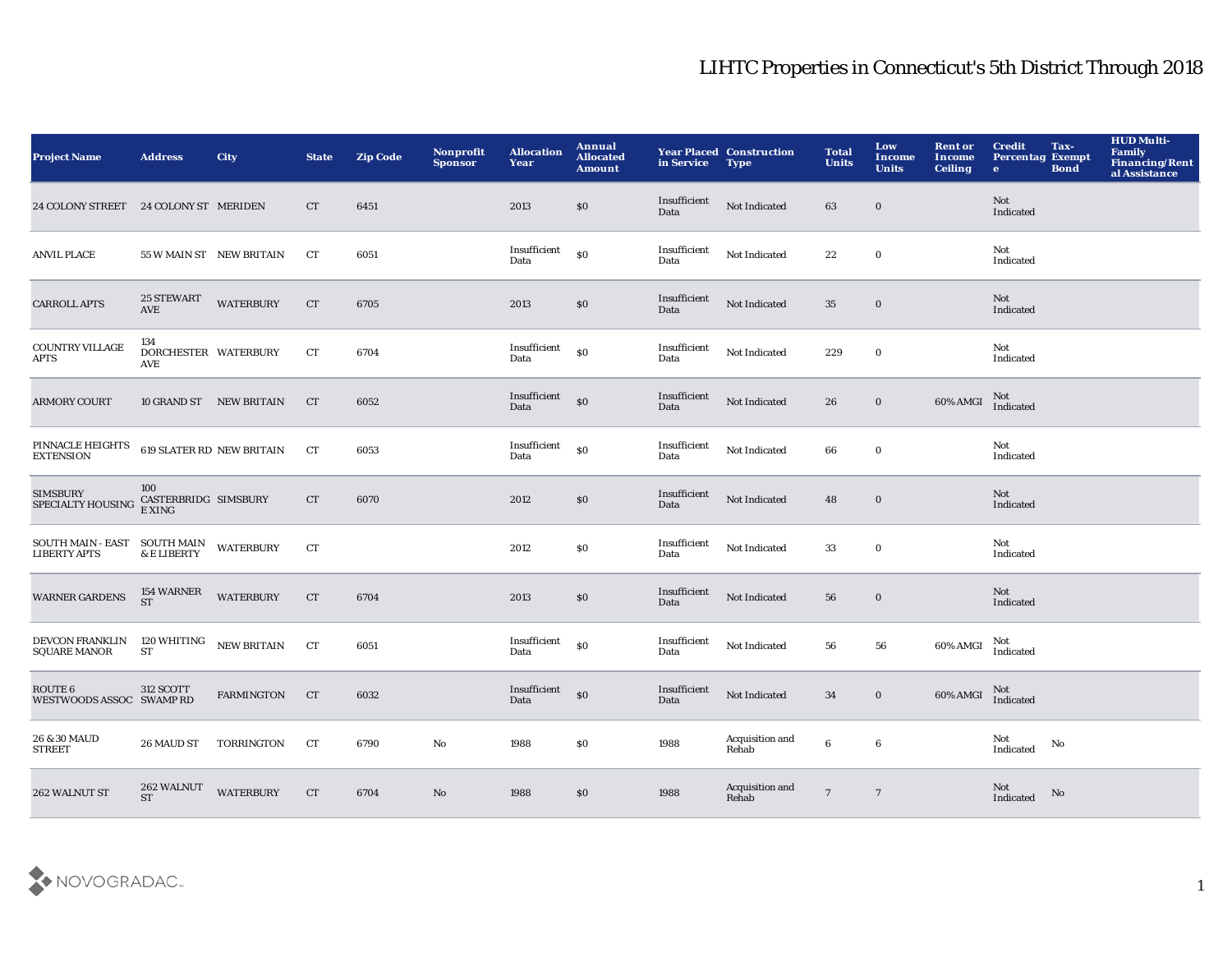| <b>Project Name</b>                  | <b>Address</b>                      | <b>City</b>              | <b>State</b> | <b>Zip Code</b> | Nonprofit<br><b>Sponsor</b> | <b>Allocation</b><br>Year | Annual<br><b>Allocated</b><br><b>Amount</b> | in Service | <b>Year Placed Construction</b><br><b>Type</b> | <b>Total</b><br><b>Units</b> | Low<br><b>Income</b><br><b>Units</b> | <b>Rent or</b><br>Income<br><b>Ceiling</b> | <b>Credit</b><br><b>Percentag Exempt</b><br>$\mathbf{e}$ | Tax-<br><b>Bond</b>    | <b>HUD Multi-</b><br>Family<br>Financing/Rent<br>al Assistance |
|--------------------------------------|-------------------------------------|--------------------------|--------------|-----------------|-----------------------------|---------------------------|---------------------------------------------|------------|------------------------------------------------|------------------------------|--------------------------------------|--------------------------------------------|----------------------------------------------------------|------------------------|----------------------------------------------------------------|
| 29 COOKE ST                          | 29 COOKE ST WATERBURY               |                          | ${\rm CT}$   | 6710            | No                          | 1988                      | \$0                                         | 1988       | Acquisition and<br>Rehab                       | 20                           | ${\bf 20}$                           |                                            | Not<br>Indicated                                         | No                     |                                                                |
| 50-60 EAST CLAY<br><b>STREET</b>     | 50 E CLAY ST WATERBURY              |                          | <b>CT</b>    | 6706            | No                          | 1988                      | \$0                                         | 1988       | Acquisition and<br>Rehab                       | ${\bf 8}$                    | ${\bf 8}$                            |                                            | Not<br>Indicated                                         | No                     |                                                                |
| 57-61 LUDLOW<br><b>STREET</b>        | 57 LUDLOW ST WATERBURY              |                          | CT           | 6710            | No                          | 1988                      | \$0                                         | 1988       | Acquisition and<br>Rehab                       | $\overline{7}$               | $\overline{7}$                       |                                            | Not<br>Indicated                                         | No                     |                                                                |
| 68-72 CONGRESS<br><b>AVENUE</b>      | <b>68 CONGRESS WATERBURY</b><br>AVE |                          | <b>CT</b>    | 6708            | No                          | 1988                      | $\$0$                                       | 1988       | Acquisition and<br>Rehab                       | $\overline{7}$               | $6\phantom{.}6$                      |                                            | Not<br>Indicated                                         | No                     |                                                                |
| <b>CORBIN HEIGHTS</b>                | 2296 CORBIN<br>AVE                  | NEW BRITAIN              | CT           | 6053            | No                          | 1988                      | \$0                                         | 1988       | Existing                                       | 60                           | 60                                   |                                            | Not<br>Indicated                                         | No                     |                                                                |
| 136-138 LOCUST<br><b>STREET</b>      | 136 LOCUST ST WATERBURY             |                          | CT           | 6704            | No                          | 1989                      | $\$0$                                       | 1989       | Acquisition and<br>Rehab                       | $\sqrt{3}$                   | 3                                    |                                            | Not<br>Indicated                                         | $\mathbf{N}\mathbf{o}$ |                                                                |
| 30-32 COOKE STREET 30 COOKE ST       |                                     | <b>WATERBURY</b>         | <b>CT</b>    | 6710            | No                          | 1989                      | \$0                                         | 1989       | Acquisition and<br>Rehab                       | $\mathbf{3}$                 | $\sqrt{3}$                           |                                            | Not<br>Indicated                                         | No                     |                                                                |
| 61-63 WARD STREET 61 WARD ST         |                                     | <b>WATERBURY</b>         | <b>CT</b>    | 6704            | No                          | 1989                      | \$0                                         | 1989       | Acquisition and<br>Rehab                       | 3                            | 3                                    |                                            | Not<br>Indicated                                         | No                     |                                                                |
| 701 S MAIN ST                        | 701 S MAIN ST WATERBURY             |                          | CT           | 6706            | No                          | 1989                      | \$0                                         | 1989       | Acquisition and<br>Rehab                       | 6                            | 6                                    |                                            | Not<br>Indicated                                         | No                     |                                                                |
| <b>LOCUST STREET</b>                 | 128 LOCUST ST WATERBURY             |                          | <b>CT</b>    | 6704            | No                          | 1990                      | \$0                                         | 1990       | Acquisition and<br>Rehab                       | $17\,$                       | 17                                   |                                            | Not<br>Indicated                                         | No                     |                                                                |
| 296 WILLOW ST                        | 296 WILLOW<br>ST                    | <b>WATERBURY</b>         | ${\rm CT}$   | 6710            | No                          | 1991                      | \$0                                         | 1991       | Acquisition and<br>Rehab                       | $\bf 3$                      | 3                                    |                                            | Not<br>Indicated                                         | No                     |                                                                |
| <b>ST MARY'S</b><br><b>RESIDENCE</b> |                                     | 41 BEAVER ST NEW BRITAIN | CT           | 6051            | No                          | 1989                      | \$0                                         | 1991       | <b>Both New</b><br>Construction and<br>A/R     | 156                          | 63                                   |                                            | Not<br>Indicated                                         | No                     |                                                                |
| 14 WOOD ST                           | 14 WOOD ST                          | <b>WATERBURY</b>         | <b>CT</b>    | 6704            | No                          | 1992                      | \$0                                         | 1992       | Acquisition and<br>Rehab                       | 3                            | $\mathbf{3}$                         |                                            | Not<br>Indicated                                         | No                     |                                                                |

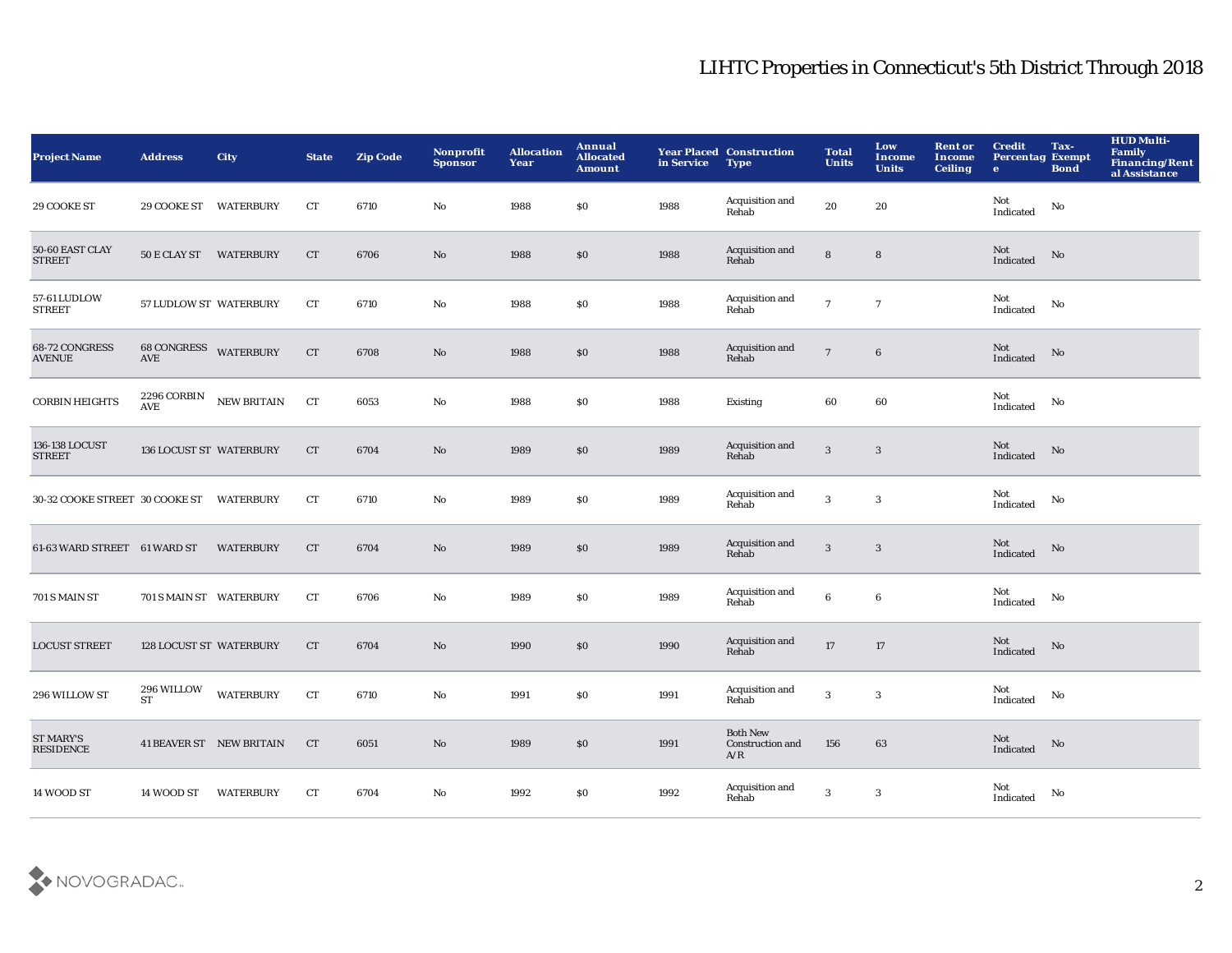| <b>Project Name</b>                       | <b>Address</b>                          | <b>City</b>                     | <b>State</b> | <b>Zip Code</b> | Nonprofit<br><b>Sponsor</b> | <b>Allocation</b><br>Year | Annual<br><b>Allocated</b><br><b>Amount</b> | in Service | <b>Year Placed Construction</b><br><b>Type</b> | <b>Total</b><br><b>Units</b> | Low<br><b>Income</b><br><b>Units</b> | <b>Rent or</b><br><b>Income</b><br><b>Ceiling</b> | <b>Credit</b><br><b>Percentag Exempt</b><br>$\bullet$ | Tax-<br><b>Bond</b> | <b>HUD Multi-</b><br><b>Family</b><br>Financing/Rent<br>al Assistance |
|-------------------------------------------|-----------------------------------------|---------------------------------|--------------|-----------------|-----------------------------|---------------------------|---------------------------------------------|------------|------------------------------------------------|------------------------------|--------------------------------------|---------------------------------------------------|-------------------------------------------------------|---------------------|-----------------------------------------------------------------------|
| <b>DIAMOND COURT</b>                      | 150 MANHAN<br><b>ST</b>                 | <b>WATERBURY</b>                | CT           | 6710            | No                          | 1991                      | \$0                                         | 1992       | <b>New Construction</b>                        | 80                           | 32                                   |                                                   | Not<br>Indicated                                      | Yes                 |                                                                       |
| <b>51 CATHERINE AVE</b>                   | $51$ CATHERINE $\,$ WATERBURY AVE       |                                 | ${\rm CT}$   | 6704            | $\rm No$                    | 1992                      | $\$0$                                       | 1993       | Acquisition and<br>Rehab                       | 8                            | ${\bf 8}$                            |                                                   | Not<br>Indicated                                      | No                  |                                                                       |
| <b>ENO FARMS</b>                          | 1602<br>HOPMEADOW SIMSBURY<br><b>ST</b> |                                 | CT           | 6070            | Yes                         | 1991                      | $\$0$                                       | 1993       | New Construction                               | 50                           | $\bf 22$                             | 60% AMGI                                          | Not<br>Indicated                                      | No                  |                                                                       |
| <b>ARMORY</b>                             | 232 ARCH ST                             | <b>NEW BRITAIN</b>              | CT           | 6051            | No                          | 1991                      | \$0                                         | 1993       | Acquisition and<br>Rehab                       | $\bf{34}$                    | $34\,$                               |                                                   | Not<br>Indicated                                      | No                  |                                                                       |
| <b>WISELL HOUSE</b>                       | 541 MAIN ST                             | TORRINGTON                      | <b>CT</b>    | 6790            | $\mathbf{N}\mathbf{o}$      | 1992                      | $\$0$                                       | 1993       | Acquisition and<br>Rehab                       | $\mathbf{3}$                 | $\boldsymbol{3}$                     |                                                   | Not<br>Indicated                                      | No                  |                                                                       |
| <b>55 CATHERINE AVE</b>                   | $55$ CATHERINE $\,$ WATERBURY AVE       |                                 | CT           | 6704            | No                          | 1992                      | \$0                                         | 1994       | Acquisition and<br>Rehab                       | 8                            | 8                                    |                                                   | Not<br>Indicated                                      | No                  |                                                                       |
| 156 BISHOP ST                             | 156 BISHOP ST WATERBURY                 |                                 | CT           | 6704            | No                          | 1993                      | \$0                                         | 1995       | Acquisition and<br>Rehab                       | $6\phantom{.}6$              | $6\phantom{.}6$                      |                                                   | 70%<br>present<br>value                               | No                  |                                                                       |
| <b>4 MADISON ST</b>                       |                                         | <b>4 MADISON ST NEW BRITAIN</b> | $_{\rm CT}$  | 6051            | No                          | 1994                      | $\$0$                                       | 1995       | Acquisition and<br>Rehab                       | $\mathbf{2}$                 | $\boldsymbol{2}$                     |                                                   | 70%<br>present<br>value                               | No                  |                                                                       |
| <b>CHERRY STREET</b><br><b>HEIGHTS</b>    | 63 CHERRY ST WATERBURY                  |                                 | CT           | 6702            | $\mathbf{N}\mathbf{o}$      | 1991                      | $\$0$                                       | 1995       | Acquisition and<br>Rehab                       | $\bf 6$                      | $\bf 6$                              |                                                   | 70%<br>present<br>value                               | $\mathbf{No}$       |                                                                       |
| HART GARDENS APTS 439 ARCH ST NEW BRITAIN |                                         |                                 | CT           | 6051            | $\rm No$                    | 1993                      | $\$0$                                       | 1995       | Acquisition and<br>Rehab                       | ${\bf 20}$                   | $\mathbf 0$                          | 60% AMGI                                          | 70%<br>present<br>value                               | No                  |                                                                       |
| <b>HERITAGE GLEN</b>                      |                                         | 300 COLT HWY FARMINGTON         | CT           | 6032            | No                          | 1994                      | \$0                                         | 1995       | New Construction                               | 68                           | 31                                   | 60% AMGI                                          | 70%<br>present<br>value                               | No                  |                                                                       |
| <b>ELTON HFA</b>                          | 30 W MAIN ST WATERBURY                  |                                 | CT           | 6702            | $\mathbf {No}$              | 1994                      | \$0                                         | 1995       | Acquisition and<br>Rehab                       | $\bf 91$                     | 81                                   | 60% AMGI                                          | 70%<br>present<br>value                               | No                  |                                                                       |
| <b>6 BURTON ST</b>                        | <b>6 BURTON ST WATERBURY</b>            |                                 | <b>CT</b>    | 6704            | $\mathbf{N}\mathbf{o}$      | 1994                      | \$0                                         | 1996       | Acquisition and<br>Rehab                       | $\overline{7}$               | $\overline{7}$                       |                                                   | 70%<br>present<br>value                               | $\mathbf{No}$       |                                                                       |

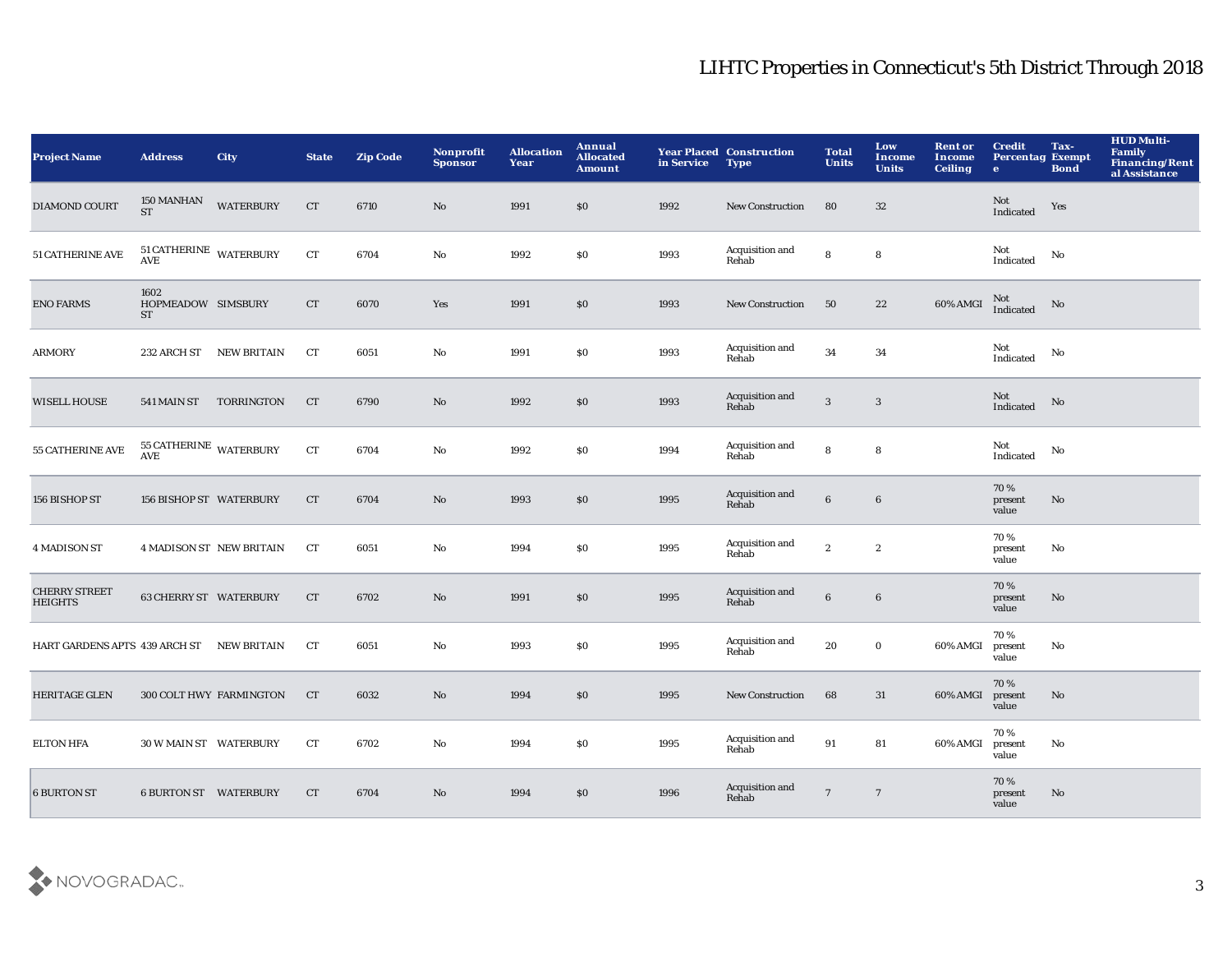| <b>Project Name</b>                         | <b>Address</b>                     | <b>City</b>       | <b>State</b>       | <b>Zip Code</b> | Nonprofit<br><b>Sponsor</b> | <b>Allocation</b><br>Year | Annual<br><b>Allocated</b><br><b>Amount</b> | in Service | <b>Year Placed Construction</b><br><b>Type</b> | <b>Total</b><br><b>Units</b> | Low<br><b>Income</b><br><b>Units</b> | <b>Rent or</b><br>Income<br><b>Ceiling</b> | <b>Credit</b><br><b>Percentag Exempt</b><br>$\mathbf{e}$ | Tax-<br><b>Bond</b>    | <b>HUD Multi-</b><br>Family<br><b>Financing/Rent</b><br>al Assistance |
|---------------------------------------------|------------------------------------|-------------------|--------------------|-----------------|-----------------------------|---------------------------|---------------------------------------------|------------|------------------------------------------------|------------------------------|--------------------------------------|--------------------------------------------|----------------------------------------------------------|------------------------|-----------------------------------------------------------------------|
| CHARLES STREET PLA <sup>122</sup> CHARLES   |                                    | <b>MERIDEN</b>    | CT                 | 6450            | No                          | 1995                      | \$0                                         | 1996       | Acquisition and<br>Rehab                       | 80                           |                                      | 80 60% AMGI                                | 70%<br>present<br>value                                  | No                     |                                                                       |
| <b>NORTHSIDE TERRACE 4 TER DR</b>           |                                    | <b>TORRINGTON</b> | <b>CT</b>          | 6790            | Yes                         | 1995                      | \$0                                         | 1996       | Acquisition and<br>Rehab                       | 91                           | 59                                   | 60% AMGI                                   | 70%<br>present<br>value                                  | $\mathbf{N}\mathbf{o}$ |                                                                       |
| WATERTOWN CROSSI FULKERSON                  | 100<br>DR                          | <b>WATERBURY</b>  | CT                 | 6708            | $\mathbf{No}$               | 1995                      | \$0                                         | 1996       | New Construction                               | 108                          | 108                                  | 60% AMGI                                   | 70%<br>present<br>value                                  | No                     |                                                                       |
| BRADLEY ESTATES PH 435 BRADLEY              |                                    | <b>MERIDEN</b>    | CT                 | 6451            | $\mathbf{N}\mathbf{o}$      | 1997                      | \$0                                         | 1997       | Acquisition and<br>Rehab                       | ${\bf 74}$                   | 74                                   | 60% AMGI                                   | 30 %<br>present<br>value                                 | Yes                    |                                                                       |
| <b>BRADLEY ESTATES</b><br><b>PHASE II</b>   | 50 NUTMEG<br>$_{\rm DR}$           | <b>MERIDEN</b>    | CT                 | 6451            | $\mathbf{No}$               | 1997                      | \$0                                         | 1997       | Acquisition and<br>Rehab                       | 42                           | 42                                   | 60% AMGI                                   | 30%<br>present<br>value                                  | Yes                    |                                                                       |
| <b>BYAM VILLAGE</b>                         | 1782 MERIDEN WATERBURY RD          |                   | CT                 | 6705            | No                          | 1997                      | \$0                                         | 1997       | Acquisition and<br>Rehab                       | 46                           | 46                                   | 60% AMGI                                   | 30%<br>present<br>value                                  | Yes                    |                                                                       |
| <b>HANOVER TOWERS</b>                       | 76 BUTLER ST MERIDEN               |                   | CT                 | 6451            | No                          | 1997                      | \$0                                         | 1997       | Acquisition and<br>Rehab                       | 99                           | 99                                   | 60% AMGI                                   | 30%<br>present<br>value                                  | Yes                    |                                                                       |
| <b>HARBOR TOWERS</b>                        | $60$ HANOVER $$\tt MERIDEN$$       |                   | ${\cal C}{\cal T}$ | 6451            | No                          | 1997                      | \$0                                         | 1997       | Acquisition and<br>Rehab                       | 201                          | 201                                  | 60% AMGI                                   | 30%<br>present<br>value                                  | Yes                    |                                                                       |
| <b>MAPLE HILL APTS</b>                      | 14 S BROAD ST MERIDEN              |                   | CT                 | 6450            | $\mathbf {No}$              | 1996                      | \$0                                         | 1997       | Acquisition and<br>Rehab                       | $32\,$                       | $32\,$                               | 60% AMGI                                   | 30%<br>present<br>value                                  | Yes                    |                                                                       |
| <b>WESTWOODS APTS</b>                       | 308 SCOTT<br><b>SWAMPRD</b>        | <b>FARMINGTON</b> | <b>CT</b>          | 6032            | No                          | 1996                      | \$0                                         | 1998       | New Construction                               | 34                           | 34                                   |                                            | 70%<br>present<br>value                                  | $\mathbf{N}\mathbf{o}$ |                                                                       |
| <b>OLD FARMS</b><br><b>CROSSING ASSOC</b>   | 35<br>SANDSCREEN AVON<br>RD        |                   | ${\cal C}{\cal T}$ | 6001            | $\mathbf{No}$               | 1997                      | \$0                                         | 1999       | New Construction                               | 45                           | $\bf{0}$                             | 60% AMGI                                   | 70%<br>present<br>value                                  | No                     |                                                                       |
| <b>PALACE VIEW</b><br><b>SENIOR HOUSING</b> | 132 MAIN ST DANBURY                |                   | CT                 | 6810            | Yes                         | 1998                      | \$0                                         | 1999       | <b>New Construction</b>                        | 70                           | 70                                   | 60% AMGI                                   | 70%<br>present<br>value                                  | $\mathbf{N}\mathbf{o}$ |                                                                       |
| <b>WHISPERING PINES</b><br>п                | 100<br>WHISPERING AVON<br>PINES RD |                   | CT                 | 6001            | No                          | 1998                      | <b>SO</b>                                   | 2000       | <b>New Construction</b>                        | 54                           | 54                                   | 60% AMGI                                   | 70%<br>present<br>value                                  | No                     |                                                                       |

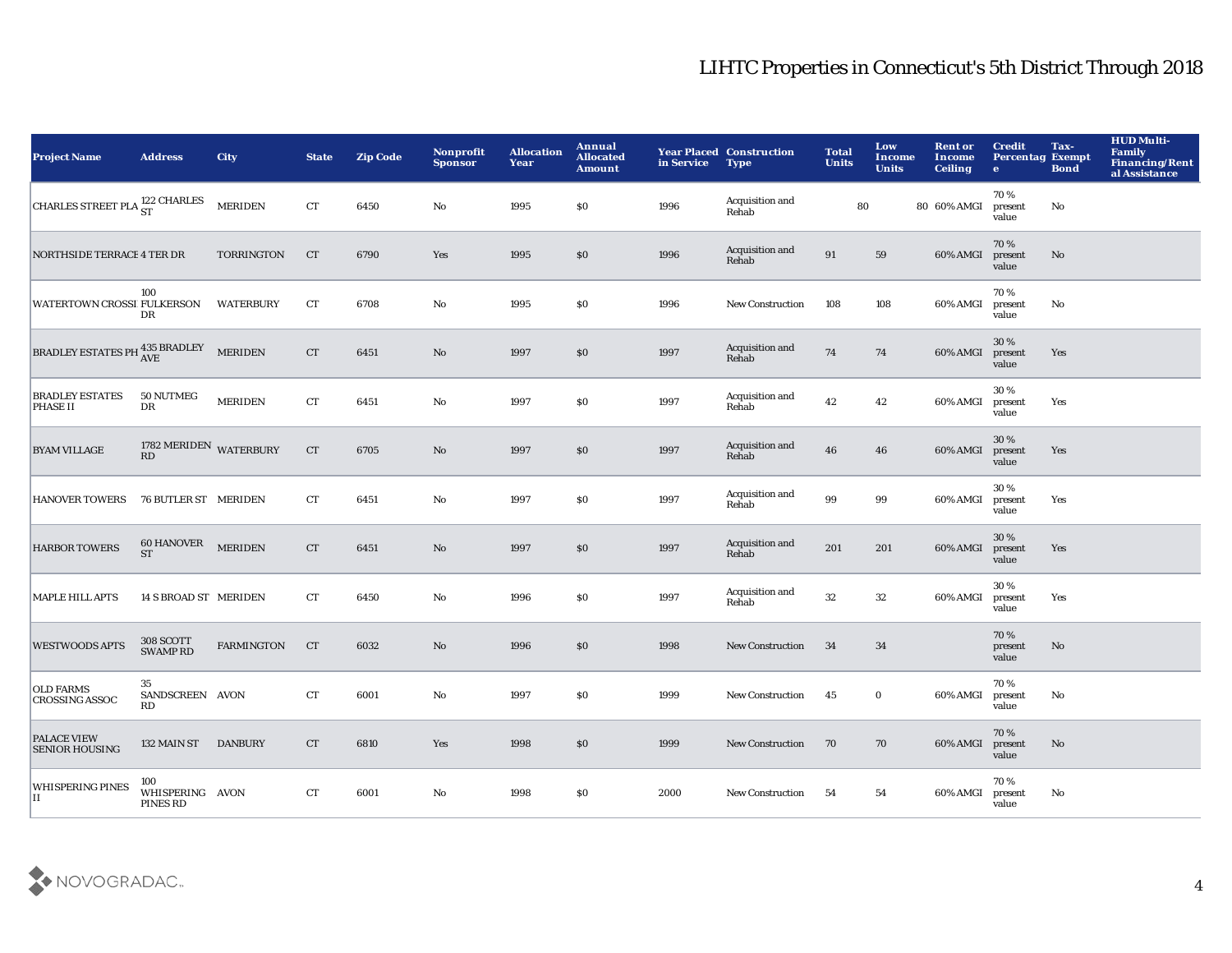| <b>Project Name</b>                         | <b>Address</b>               | City                              | <b>State</b>       | <b>Zip Code</b> | Nonprofit<br><b>Sponsor</b> | <b>Allocation</b><br>Year | <b>Annual</b><br><b>Allocated</b><br><b>Amount</b> | in Service | <b>Year Placed Construction</b><br><b>Type</b> | <b>Total</b><br><b>Units</b> | Low<br><b>Income</b><br><b>Units</b> | <b>Rent or</b><br>Income<br><b>Ceiling</b> | <b>Credit</b><br><b>Percentag Exempt</b><br>$\bullet$ | Tax-<br><b>Bond</b> | <b>HUD Multi-</b><br>Family<br>Financing/Rent<br>al Assistance |
|---------------------------------------------|------------------------------|-----------------------------------|--------------------|-----------------|-----------------------------|---------------------------|----------------------------------------------------|------------|------------------------------------------------|------------------------------|--------------------------------------|--------------------------------------------|-------------------------------------------------------|---------------------|----------------------------------------------------------------|
| Y HOUSE                                     | <b>ST</b>                    | 259 PROSPECT $\,$ TORRINGTON $\,$ | CT                 | 6790            | Yes                         | 1998                      | \$0                                                | 2000       | Acquisition and<br>Rehab                       | 42                           |                                      | 42 50% AMGI                                | 70%<br>present<br>value                               | No                  |                                                                |
| HARRISON SQUARE 52 MAIN ST                  |                              | <b>DANBURY</b>                    | ${\cal C}{\cal T}$ | 6810            | $\mathbf{N}\mathbf{o}$      | 1999                      | \$0                                                | 2001       | <b>New Construction</b>                        | 36                           | 36                                   | 60% AMGI                                   | 70%<br>present<br>value                               | $\mathbf {No}$      |                                                                |
| HUNTERS RIDGE ASS(20 HUNTERS                |                              | <b>UNIONVILLE</b>                 | CT                 | 6085            | $\mathbf{No}$               | 1999                      | \$0\$                                              | 2001       | New Construction                               | 51                           | $\bf{0}$                             | 60% AMGI                                   | 70%<br>present<br>value                               | No                  |                                                                |
| <b>BLIND BROOK RUN</b>                      | <b>23 WILLIAM ST DANBURY</b> |                                   | ${\rm CT}$         | 6810            | No                          | 2001                      | \$0                                                | 2003       | Acquisition and<br>Rehab                       | $\overline{4}$               | $\boldsymbol{4}$                     | 60% AMGI                                   | 70%<br>present<br>value                               | No                  |                                                                |
| <b>SOUTH COMMON</b>                         | 22 S<br><b>COMMONS</b>       | <b>KENT</b>                       | CT                 | 6757            | $\mathbf{N}\mathbf{o}$      | 2001                      | \$0                                                | 2003       | New Construction                               | 24                           | 24                                   | 60% AMGI                                   | 70%<br>present<br>value                               | $\mathbf{No}$       |                                                                |
| <b>BOULDER RIDGE</b><br>ASSOC               | 400<br><b>COMMERCE</b><br>DR | <b>CANTON</b>                     | CT                 | 6019            | No                          | 2002                      | \$0                                                | 2004       | <b>New Construction</b>                        | 98                           | $\bf{0}$                             | 60% AMGI                                   | 70%<br>present<br>value                               | No                  |                                                                |
| <b>KIMBERLY PLACE</b><br><b>APTS</b>        | 19 MAIN ST                   | <b>DANBURY</b>                    | CT                 | 6810            | No                          | 2003                      | \$0                                                | 2005       | Acquisition and<br>Rehab                       | 116                          | 116                                  | 60% AMGI                                   | 30 %<br>present<br>value                              | No                  |                                                                |
| <b>WILLOW MUTUAL</b><br><b>HOUSING LP</b>   | 203 WILLOW<br>ST             | <b>WATERBURY</b>                  | ${\rm CT}$         | 6710            | No                          | 2003                      | <b>SO</b>                                          | 2006       | Acquisition and<br>Rehab                       | 21                           | 21                                   | 60% AMGI                                   | 70%<br>present<br>value                               | No                  |                                                                |
| INDIAN FIELD APTS 11 FT HILL RD NEW MILFORD |                              |                                   | <b>CT</b>          | 6776            | Yes                         | 2006                      | \$617,178                                          | 2008       | Not Indicated                                  | 40                           | 40                                   | 60% AMGI                                   | 70%<br>present<br>value                               | $\mathbf{No}$       |                                                                |
| YORKSHIRE VILLAGE 465 MIDDLE<br>ASSOC       | RD                           | <b>FARMINGTON</b>                 | CT                 | 6032            | $\mathbf {No}$              | 2007                      | \$831,788                                          | 2008       | New Construction                               | 91                           | 68                                   | 60% AMGI                                   | 70%<br>present<br>value                               | No                  |                                                                |
| <b>SAMUELS COURT</b><br><b>APTS</b>         | 5 SCUPPO RD DANBURY          |                                   | CT                 | 6811            | Yes                         | 2007                      | \$512,277                                          | 2009       | <b>New Construction</b>                        | 28                           | 28                                   | <b>50% AMGI</b>                            | 70%<br>present<br>value                               | $\mathbf{No}$       |                                                                |
| PEACHTREE VILLAGE 60 DARLING                |                              | <b>AVON</b>                       | CT                 | 6001            | No                          | 2010                      | \$780,000                                          | 2010       | New Construction                               | 103                          | 72                                   | 60% AMGI                                   | 70%<br>present<br>value                               | No                  |                                                                |
| <b>JEFFERSON</b><br><b>HEIGHTS</b>          | 2380 CORBIN<br><b>AVENUE</b> | <b>NEW BRITAIN</b>                | <b>CT</b>          | 6053            |                             | 2012                      | \$1,022,415                                        | 2013       | <b>New Construction</b>                        | 70                           | 70                                   |                                            | 70%<br>present<br>value                               |                     |                                                                |